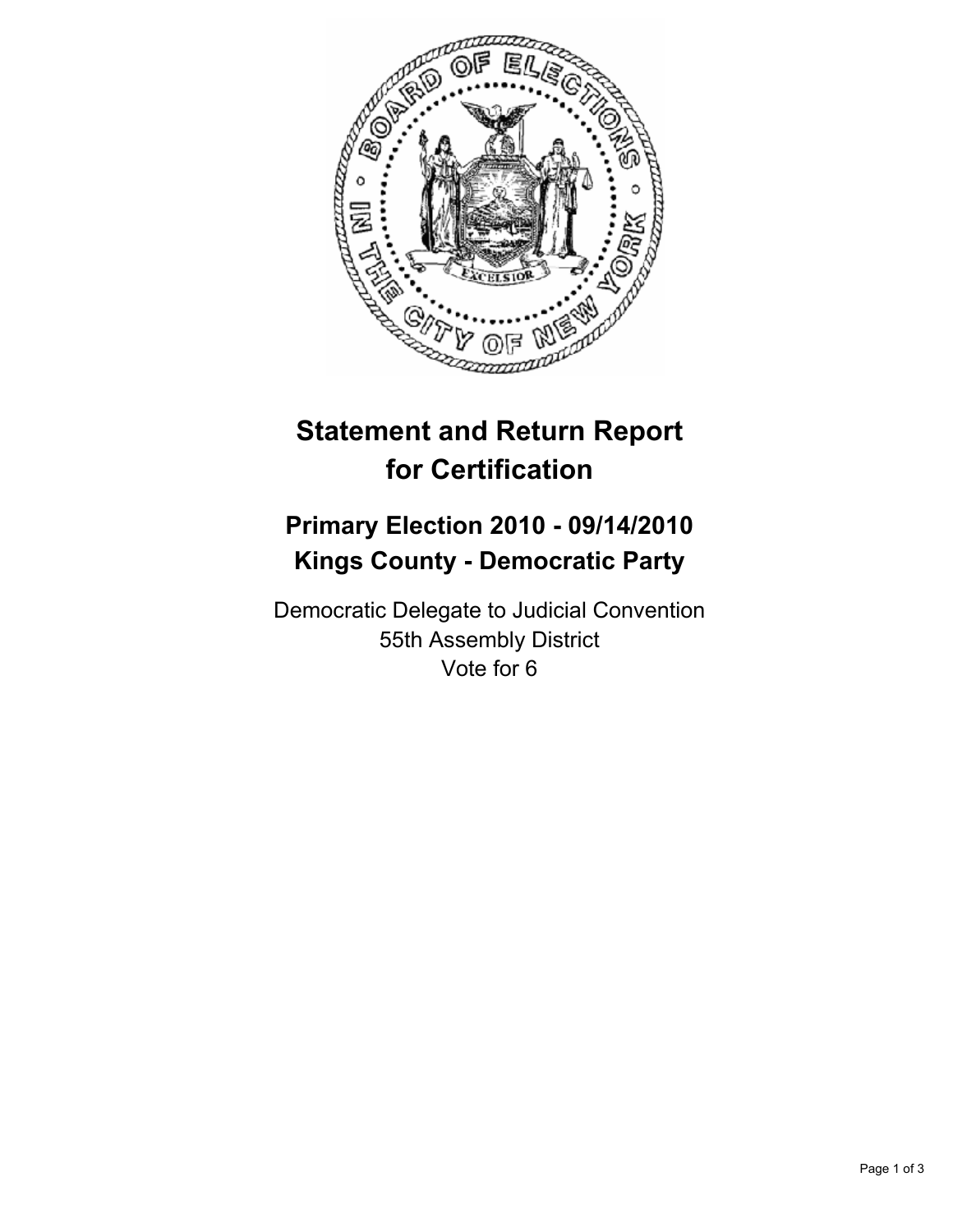

## **Assembly District 55**

| WILLIAM COLLIN (WRITE-IN)                             | 1                 |
|-------------------------------------------------------|-------------------|
| ROY ANTOINE (WRITE-IN)                                | 1                 |
| MELINDA PERKINS (WRITE-IN)<br>NAOMI COLLIN (WRITE-IN) | $\mathbf{1}$<br>1 |
| KASEEM EDWARDS (WRITE-IN)                             | $\mathbf{1}$      |
| JOY SIMMONS (WRITE-IN)                                | 1                 |
| DARLENE NEALY (WRITE-IN)                              | $\mathbf{1}$      |
| DARLENE MEALY (WRITE-IN)                              | $\mathbf{1}$      |
| CHERYL A KNIGHT (WRITE-IN)                            | 1                 |
| CAROL FAISON (WRITE-IN)                               | $\mathbf{1}$      |
| ANDREA T MITCHELL (WRITE-IN)                          | 1                 |
| ABDUL R IBRAHIM (WRITE-IN)                            | 1                 |
| YOLAND Y MCQUEEN                                      | 1,168             |
| <b>CAROLYN MCQUEEN</b>                                | 1,316             |
| <b>MARGUERITE WHITEHURST</b>                          | 895               |
| <b>GERALDINE DEASE</b>                                | 887               |
| <b>LOUISE MEALY</b>                                   | 1,831             |
| <b>URSULA LEEFOON</b>                                 | 775               |
| <b>WILLIAM BOYD</b>                                   | 2,565             |
| <b>MARCUS VICTORY</b>                                 | 923               |
| <b>DAWN SIDIBE</b>                                    | 824               |
| ANNELLA JOHNSON                                       | 1,489             |
| <b>AFFIDAVIT</b>                                      | 72                |
| ABSENTEE/MILITARY                                     | 111               |
| <b>EMERGENCY</b>                                      | 0                 |
| PUBLIC COUNTER                                        | 4,537             |